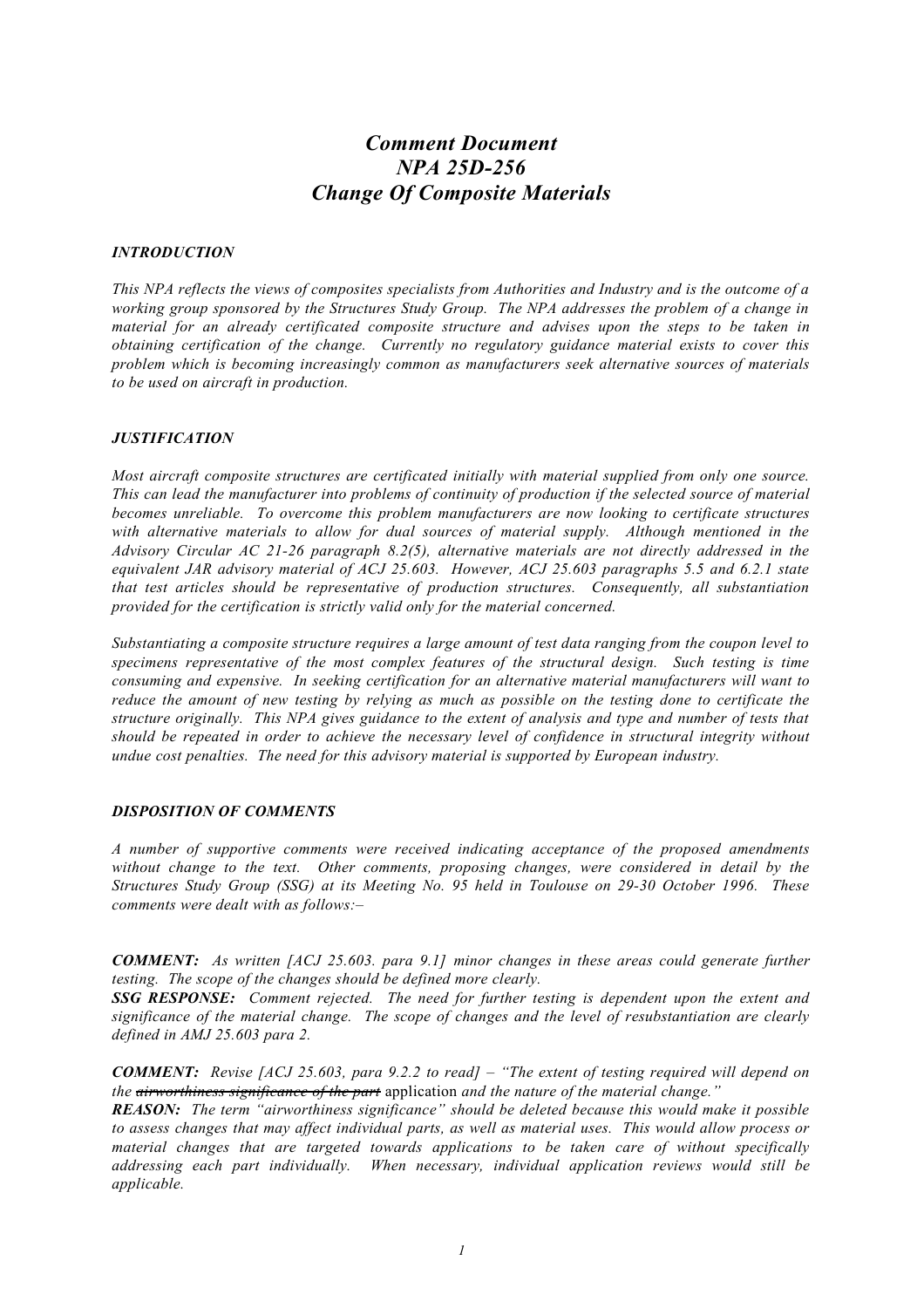*SSG RESPONSE: Comment rejected. The suggested term "application" is very general whereas "airworthiness significance" is more specific and targeted. For example, the justification of a material change in a composite wing may need to be more extensive than a similar material change to a secondary fairing.*

*COMMENT: Revise [ACJ 25.603, para 9.2.3 to read] – "Pass fail targets should be established as part of the agreement to the test programme. Any properties that show a decrease* significant change *in the replacement material should be given special consideration."*

*REASON: Any substantial change in a property, increase or decrease, can have both beneficial and adverse effects depending on the structural applications. Changes in properties can cause load redistribution, changes in failure mode or location which can have an adverse impact on safety, durability or damage tolerance.*

*SSG RESPONSE: Comment accepted. The suggested change will be made.*

*COMMENT: Revise [ACJ 25.903. para 9.2.4] to read – "The test substantiation should interrogate the critical failure modes of the structure in question ."*

*REASON: Interrogate all critical failure modes not of just the structure in question. Keep the NPA more generic to the material in question. It may be used in other areas.*

*SSG RESPONSE: Comment partially accepted. The SSG agree that there is a need to cover load redistribution, changes in failure mode or location that can go beyond the particular element(s) subject to the change. For example, change to the material of a wing spar, may require interrogation of the modes of failure of the wing box, rather than just the spar itself. The SSG propose to modify this sentence to read "The test substantiation should interrogate the critical failure modes of the component." Here "component" is taken to be consistent with the AMJ 25.603 Figure 1.*

*COMMENT: Revise [ACJ 25.903, para 9.2.5] to read – "For components substantiated by analysis alone design allowables should be established to the same level of statistical confidence for the replacement material."*

*REASON: Vague statement. This needs to be defined. Does a comparability study satisfy statistical confidence? This statement will cause a major cost and time impact to implementing any changes. It also implies that we could trade off the cost and time of testing a component rather than doing the large coupon allowables test program required to do the analysis.*

*SSG RESPONSE: Comment partially accepted. The SSG believes that is quite normal to have a statistical analysis of design allowables. MIL-HDBK-17, for example, uses statistical analysis as a fundamental approach. Therefore, the reference to statistical confidence will be retained. Nevertheless, there is no intention to encourage trade-off in testing a component against a coupon allowables test program, since both approaches might be needed. To address this point, the SSG proposes to modify the sentence to read: "Design allowables should be established to the same level of statistical confidence for the replacement material."*

*COMMENT: Revise [AMJ 25.603, Background, second paragraph.] by deleting – "The problem with composites is much more complex than with metallic materials, because their performance is much more process dependent. So, until we are capable of accurately identifying the key material parameters governing processability ..." Change "there will be a need for tests ..." to "There is a need for tests ..."*

*REASON: The structure and performance of metallic materials are no less process dependent than those of composite materials. We have a lot more history with the processing of metals.*

*SSG RESPONSE: Comment rejected. This may be true at the materials level. However, the performance of a composite structure is more process dependent than metallic structure because of the more integrated nature of the materials, process and design aspects of a composite structure. However, by way of improvement the SSG propose to amend the first sentence to read "The problem is more complex with composite materials than with metallic materials because composite structural performance is dependent to a greater degree on the integrated nature of the materials, process and design aspects."*

*COMMENT: Delete the entire paragraph [AMJ 25.603, Background, fourth paragraph] beginning "Such diversity ..."*

*REASON: This paragraph is unnecessary. The tests required for composite structure are no more diverse than for other types of structure. All material properties (for all materials) are dependent on the processing of the material.*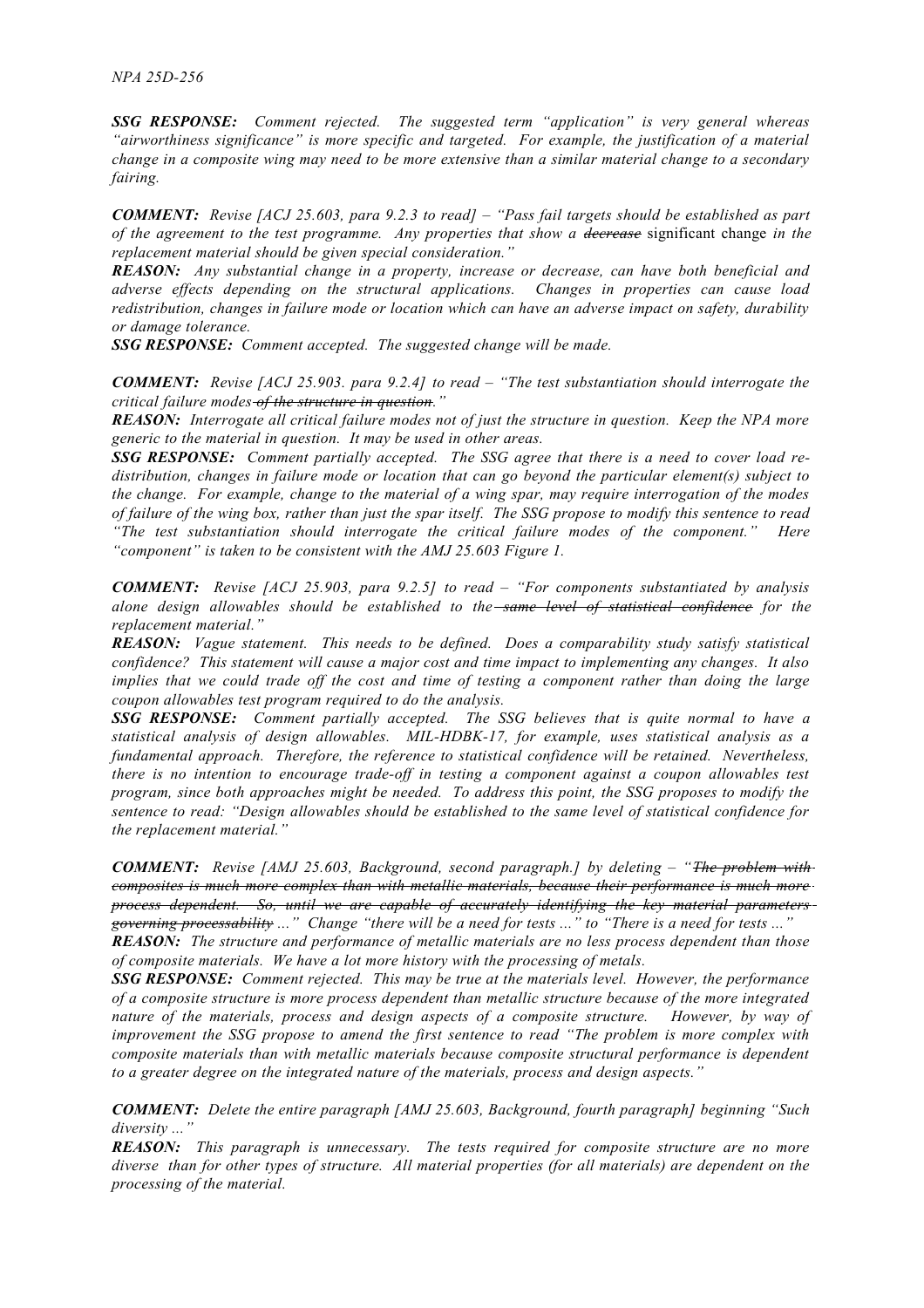*SSG RESPONSE: Comment rejected. The SSG maintain that there is greater diversity in testing of composite structures. The need to consider the effects of impact damage, environment, porosity and delamination, leads naturally to a greater number of test conditions to select from.*

*COMMENT: Delete the entire paragraph [AMJ 25.603, Background, fifth paragraph] beginning "To give a more ..."*

*REASON: This statement is not entirely true. New airplane structure does typically use the "pyramid" approach for testing purposes but the airplane is certified by analysis supported by test evidence. Once the analytical methods are verified, the pyramid approach would not be used. Changes in geometry or materials can be done by comparative study and a modified testing approach would be adopted. Many composite analytical models have become accurate in predicting the behaviour of complex specimens. Future designs will rely less on the pyramid approach and more on analysis modelling.*

*SSG RESPONSE: Comment rejected. The SSG are not convinced that, at this point in time, analytical methods alone are sufficiently accurate for certification, without supporting test evidence.*

*COMMENT: Delete the entire paragraph [AMJ 25.603, Background, eighth (last) paragraph] beginning "But interchangeability ..." Replace with "*In addition, qualification procedures include allowables and design values testing to insure that materials meeting the same manufacturing specifications are interchangeable.*"*

*REASON: This provides a clearer rationale for the guidelines in the following sections.*

*SSG RESPONSE: Comment rejected. Examples exist that show materials manufactured to the same manufacturing specification are not interchangeable. Furthermore, the proposed replacement paragraph implies in the context of the previous text that every manufacturer already includes procedures to ensure interchangeability. This is not the case.*

*COMMENT: Revise [AMJ 25.603, paragraph 2C] to read – "(as far as* if the modification *to the processing route governs eventual composite mechanical properties)". REASON: Identify the changes affecting material properties. SSG RESPONSE: Comment accepted. The proposed change will be adopted.*

*COMMENT: Delete the entire paragraph [AMJ 25.603, Definition of material change, third paragraph]. REASON: None given.*

*SSG RESPONSE: Comment rejected.*

*COMMENT: Move entire paragraph [AMJ 25.603, Definition of material change, fourth paragraph] to section 3.a., second paragraph, also change as follows: – "Some* C*hanges within this class may not interact with structural performances (e.g. prepreg release papers, some bagging materials etc.) and ..."*

*REASON: "Some" – This is not needed. Examples are not needed. Paragraph should be a generic statement applying to all changes and included under compliance philosophy.*

*SSG RESPONSE: Comment rejected. The SSG believes that these examples are useful.*

*COMMENT: Revise [AMJ 25.603, Compliance Philosophy, fourth paragraph] to read – "Substantiation shall* should *be ..."*

*SSG RESPONSE: Comment accepted. The proposed change will be adopted.*

*COMMENT: Revise [AMJ 25.603, Compliance Philosophy, fourth paragraph, alternative material (case "A") second bullet] to read – "*Possible effects on the *failure prediction models should be* evaluated and, if necessary, *substantiated by tests."*

*SSG RESPONSE: Comment partially accepted. It is not the possible effects on the failure prediction models that needs to be evaluated. Rather, it is the possible effects on strain distribution etc. that needs to be evaluated to check whether the failure prediction models remain valid. To respond to the spirit of the comment, the SSG propose to amend this bullet to read "analytical models, including failure prediction models should be reviewed and, if necessary, substantiated by tests."*

*COMMENT: Revise [AMJ 25.603, Compliance Philosophy, fourth paragraph, alternative material (case "A"), third bullet] to read – "*The *A new procurement specification* should be evaluated (or a new specification *suited to the selected material should be defined) to adequately* ensure *control quality variations are adequately controlled."*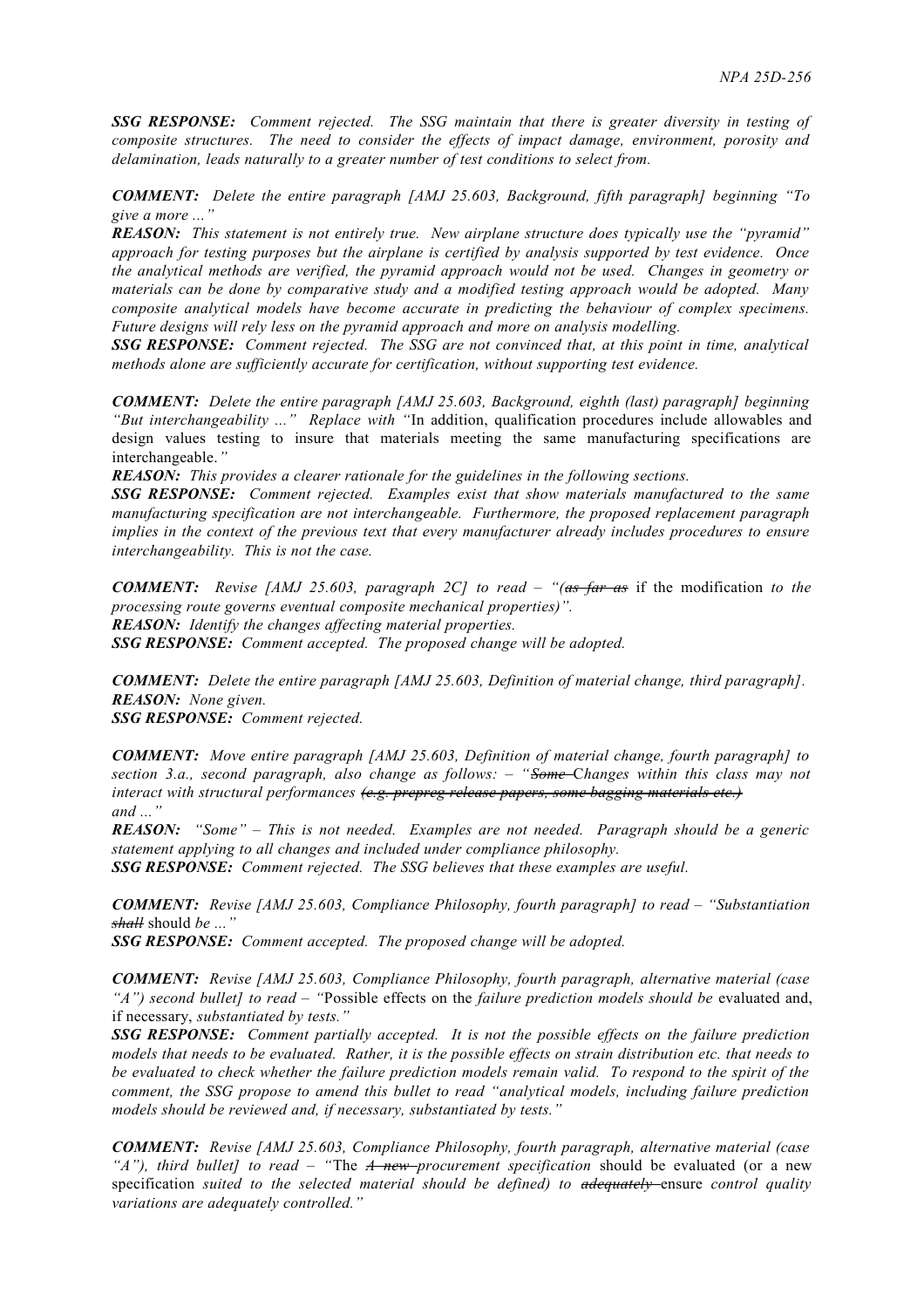*SSG RESPONSE: Comment accepted. The bullet will be so amended.*

*COMMENT: Delete [AMJ 25.603, Compliance Philosophy, fourth paragraph, alternative material (case "A") fourth bullet].*

*SSG RESPONSE: Comment accepted. This point will be retained as an example, but not as a bullet.*

*COMMENT: Revise [AMJ 25.603, substantiation method 3b, Tests to be performed, fourth paragraph] to read – "*T*he test programme* should *will have to be established* considering *with regard ..." SSG RESPONSE: Comment accepted. This amendment will be adopted.*

*COMMENT: Delete from [AMJ 25.603, Substantiation Method 3b, Tests to be performed, last paragraph] – "the so-called proof test "*

*REASON: This may not be a universal term, the definition is given which is adequate. SSG RESPONSE: Comment partially accepted. It is accepted that the term "tool proof test" may not be universal. Therefore, the SSG propose to use the descriptor "(sometimes called the "tool proof test")".*

*COMMENT: Delete from [AMJ 25.603, Substantiation Method d, Pass Fail Criteria] "a statistical analysis" REASON: None given. SSG RESPONSE: Comment rejected.*

*COMMENT: Revise [AMJ 25.603, Substantiation Method d Pass/Fail criteria, fourth sentence] to read – "At the non-generic level, when only one test article* is used *may be proposed to assess a structural feature, when the pass criteria should be a result ..."*

*SSG RESPONSE: Comment accepted. This sentence will be so amended.*

*COMMENT: Delete from [AMJ 25.603, Substantiation Method, d. Pass/Fail criteria] "Therefore, provision should be made for a sufficient number of test specimens to allow for such analysis. " REASON: This is implied in the preceding sentence and is redundant.*

*SSG RESPONSE: Comment rejected. This is only implied in the preceding sentence and reinforces the intent.*

## *COMMENT: Delete "Flutter " from Table 1.*

*REASON: Flutter is not a material property. It is not tested below the airplane level.*

*SSG RESPONSE: Comment accepted. However, the SSG consider that it is appropriate to include a reminder that consideration should be given to the need for tests of structural properties such as flutter. Therefore, the SSG propose to modify the Table to include a row specific to "Other considerations", with a list of structural properties, other than strength, that may need to be tested. Furthermore, the SSG propose to establish the last sentence of paragraph d as a new paragraph e that reads: – "e. other considerations, For structural characteristics other than strength (all those listed in ACJ 25.603, paragraphs 7 and 8) the substantiation should also ensure an equivalent level of safety."*

*COMMENT: Change [ACJ 25.603, paragraph 9.2.3, first sentence] as follows: – "Pass/fail targets should be established as part of the test program."*

*REASON: Only the technical content of the substantiation should be described. What must be submitted to the Authority's agreement is a matter for JAR-21 and will depend on the status of the design organisation.*

*SSG RESPONSE: Comment accepted. The proposed amendment will be adopted.*

*COMMENT: Change [AMJ 25.603, Purpose, last line] as follows – "... an acceptable method of showing compliance with JAR 25.603." REASON: Wording consistency.*

*SSG RESPONSE: Comment accepted. The proposed change will be adopted.*

*COMMENT: To the bottom of [AMJ 25.603. Purpose] add the following note: – "Note – The procedural requirements for the classification and approval of changes are prescribed in JAR-21, Subparts D and E, to which the reader should refer for the definition of the terms "showing of compliance" "minor change" and "major change" that are used in this AMJ 25.603" REASON: Clarification.*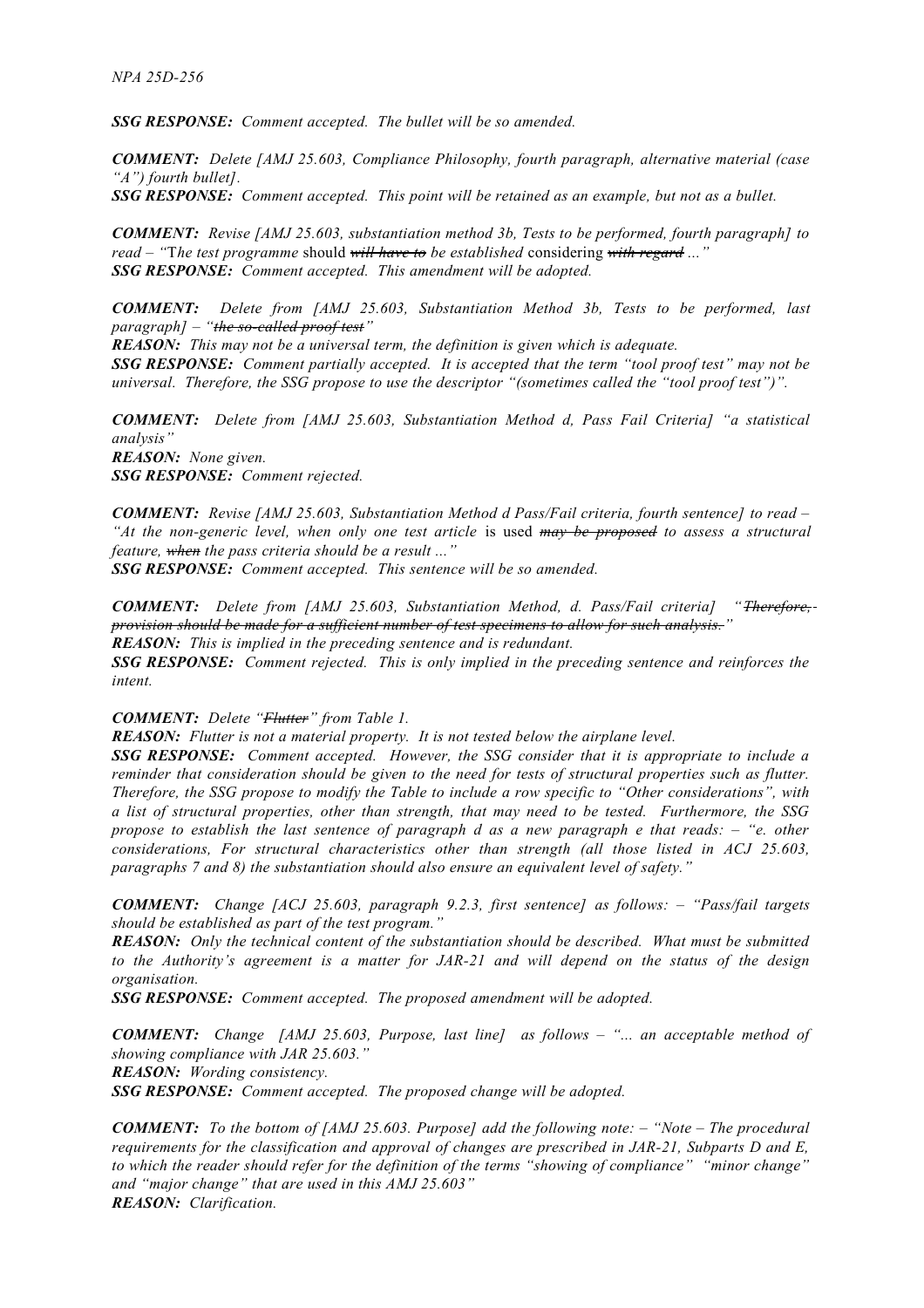*SSG RESPONSE: Comment rejected. Since the initial draft, the NPA has not used the terms "minor change" and "major change".*

*COMMENT: [AMJ 25.603, Paragraph 2, Definition of material change, 3rd bullet before end] should end as follows: – "... will be dealt with as a major change."*

*REASON: Wording consistency, clarification.*

*SSG RESPONSE: Comment rejected. The proposed amendment would not result in wording consistency since the term "major change" is not used elsewhere in the NPA.*

*COMMENT: Change [AMJ 25.603, paragraph 2, Definition of material change, last but one bullet] as follows: – "Some changes within this class may not interact with structural performances (e.g. prepreg release papers, some bagging materials, etc ...) and are to be classified as minor changes."*

*REASON: The approval procedure for minor changes and the organisation requirements are addressed in JAR-21.*

*SSG RESPONSE: Comment rejected. The term "minor change" is not used elsewhere in the NPA. However, the SSG agree that the NPA should only describe the technical content and not agency approval procedures. Therefore, the SSG propose to amend the subject sentence to read "Some changes within this class may not interact with structural performances (e.g. prepreg release papers, some bagging materials, etc.) and will not need additional substantiation data to be generated."*

*COMMENT: The JAR-21 definition of major change is one that has an appreciable effect on the final weight, balance, structural strength or reliability. Under the proposed AMJ a change of composite material could be approved that has no such appreciable effect. However, the analytical and test justification needed to be compiled by the manufacturer just to show that the change of material has no appreciable effect on structural strength or reliability could be considerable. In this sense the change of composite material is a significant change that must be approved by the Authority. To avoid any confusion over definition of a major change it is appropriate that the AMJ should be self contained without referring to the JAR-21 definition of major and minor change. Of course it is understood that the procedural requirements of JAR-21 will be applicable, as they are to all aspects of certification and compliance finding. However, it should not be necessary to treat this AMJ differently from all others by including special notes to this effect.*

*SSG RESPONSE: Comment accepted. The NPA will be kept self-contained and will not use the terms "minor change" and "major change".*

*COMMENT: The material presented in this NPA would benefit greatly by including references to MIL-HDBK-17.*

*SSG RESPONSE: Comment rejected. The use of MIL-HDBK-17 should not be limited to material changes but would apply equally to substantiation of the original structure. Therefore, the reference should be incorporated into the existing ACJ 25.603. Unfortunately, it is not the purpose of this NPA to change the existing text. However should any changes be made to that text in the future then a reference to MIL-HDBK-17 would be considered at that time.*

*COMMENT: [The commenter] doubts that the guidance provided in this NPA will achieve the necessary level of confidence in structural integrity in all cases. A complete recertification should be the rule and not the exception, especially in the cases of primary structures. Besides, the NPA covers a common engineering problem equally important to JAR VLA, JAR-22, JAR-23, JAR-25, JAR-27, JAR-29, JAR E and JAR P products. Why address the subject in such a piece meal fashion?*

*SSG RESPONSE: Comment rejected. The SSG consider this NPA to be necessary since Part 25 manufacturers are already introducing alternative composite materials into previously certificated aircraft. The SSG does not accept that the NPA will lead to any reduction in the level of safety. Indeed, one purpose of the NPA is to ensure that there will be no such reduction. It is unacceptable for the industry to go through a complete re-certification if an alternative, less costly route can be justified.*

*COMMENT: Based on several years of experience with composite parts, there should be the possibility for approved Design Organisations to handle changes of composite materials within the scope of the approval (part of the privileges as per JAR-21.A263). The proposed addition to the text of AMJ 25.603 Chapter 2 should read as follows: "at all decision levels.* JAR approved Design Organisations may handle all material changes of Class B and C to composite parts within the scope of their approval.*" SSG RESPONSE: Comment rejected. The privileges associated with Design Organisation approval is a*

*matter solely for JAR-21. This NPA is restricted to the technical aspects of substantiation.*